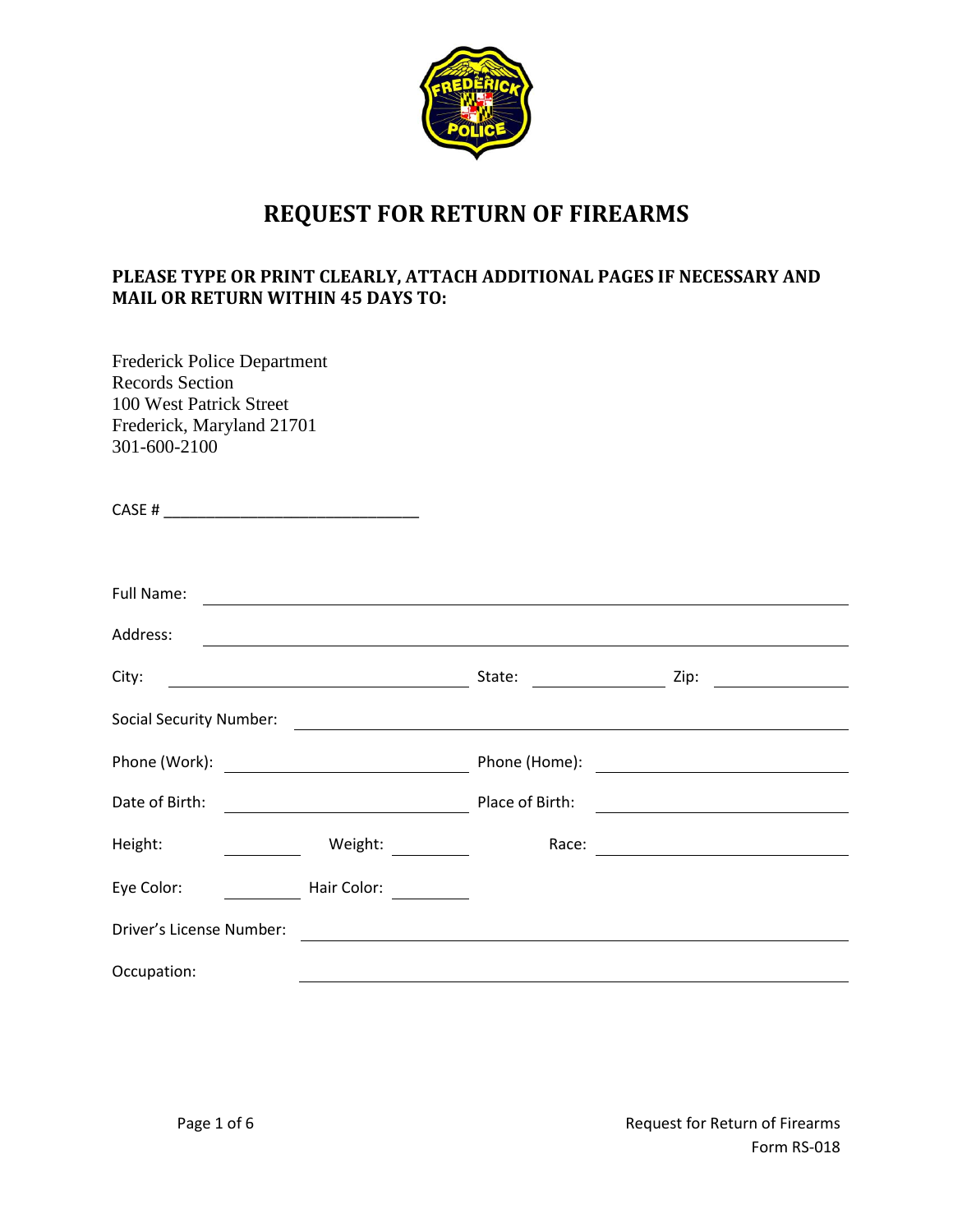

For each regulated firearm, please provide the following information: (attach additional pages if necessary)

| Make | Model | Caliber |
|------|-------|---------|
|      |       |         |
|      |       |         |
|      |       |         |
|      |       |         |
|      |       |         |
|      |       |         |

| Are you legal owner of the above- described regulated firearm(s)? $\Box$ Yes $\Box$ No |  |  |
|----------------------------------------------------------------------------------------|--|--|
|----------------------------------------------------------------------------------------|--|--|

If **YES**, what documentation do you have to verify proof of ownership?

If **NO**, who is legal owner?

| Name:    | Telephone: |  |
|----------|------------|--|
| Address: |            |  |

If you are the legal owner, do you want this regulated firearm returned to you?  $\Box$  Yes  $\Box$  No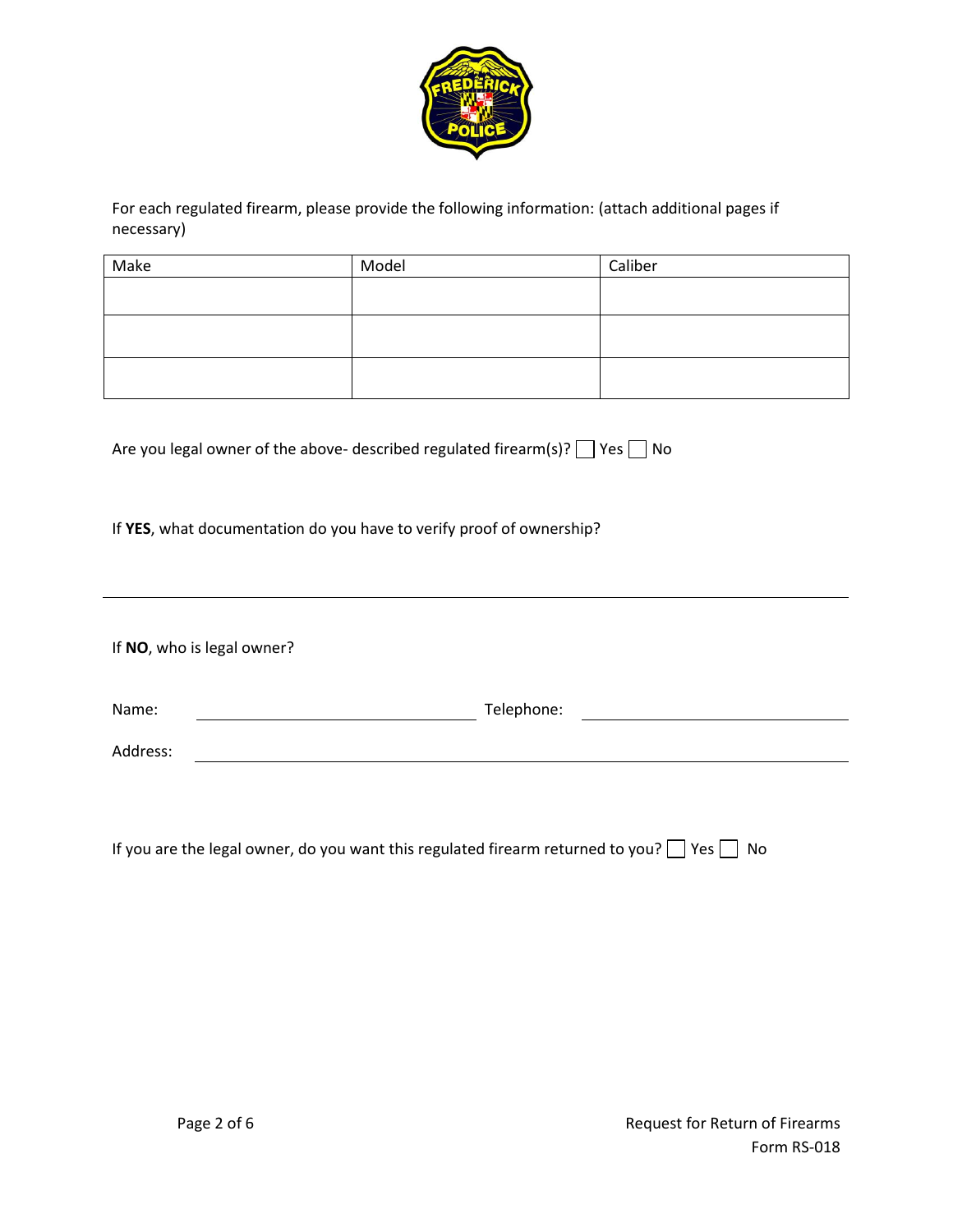

The Public Safety Article of the Maryland Annotated Code §5-118 requires that an owner who receives a weapon provide the following information:

Please answer Yes or No to the following questions:

- 1. Have you ever been convicted of a crime of violence or any felony?  $\Box$  Yes  $\Box$  No
- 2. Are you a habitual drunkard?  $\Box$  Yes  $\Box$  No
- 3. Have you been convicted more than one time for driving intoxicated or impaired?  $\Box$  Yes  $\Box$  No
- 4. If you answered **YES** to question 3, please provide the dates and locations of each conviction: (attach additional pages if necessary)

|                                                                                                                                                                                                                                                                                                                                                         | Date: | Location                                                           |  |  |
|---------------------------------------------------------------------------------------------------------------------------------------------------------------------------------------------------------------------------------------------------------------------------------------------------------------------------------------------------------|-------|--------------------------------------------------------------------|--|--|
|                                                                                                                                                                                                                                                                                                                                                         |       |                                                                    |  |  |
|                                                                                                                                                                                                                                                                                                                                                         |       | No                                                                 |  |  |
| Are you an addict or habitual user of any controlled dangerous substance? $\vert \vert$ Yes<br>5.<br>Have you been convicted more than one time for any narcotics violation?<br>$ $   Yes     No<br>6.<br>If you answered YES to question 6, please provide the dates and locations of each<br>7.<br>conviction. (attach additional pages if necessary) |       |                                                                    |  |  |
|                                                                                                                                                                                                                                                                                                                                                         | Date: | Location                                                           |  |  |
|                                                                                                                                                                                                                                                                                                                                                         |       |                                                                    |  |  |
|                                                                                                                                                                                                                                                                                                                                                         |       |                                                                    |  |  |
| 8.                                                                                                                                                                                                                                                                                                                                                      |       | Have you ever been convicted of ANY criminal offense?<br>Yes<br>No |  |  |

| Date:       | Location | Offense                        |
|-------------|----------|--------------------------------|
|             |          |                                |
| Page 3 of 6 |          | Request for Return of Firearms |

If **YES**, provide the following: (attach additional pages if necessary)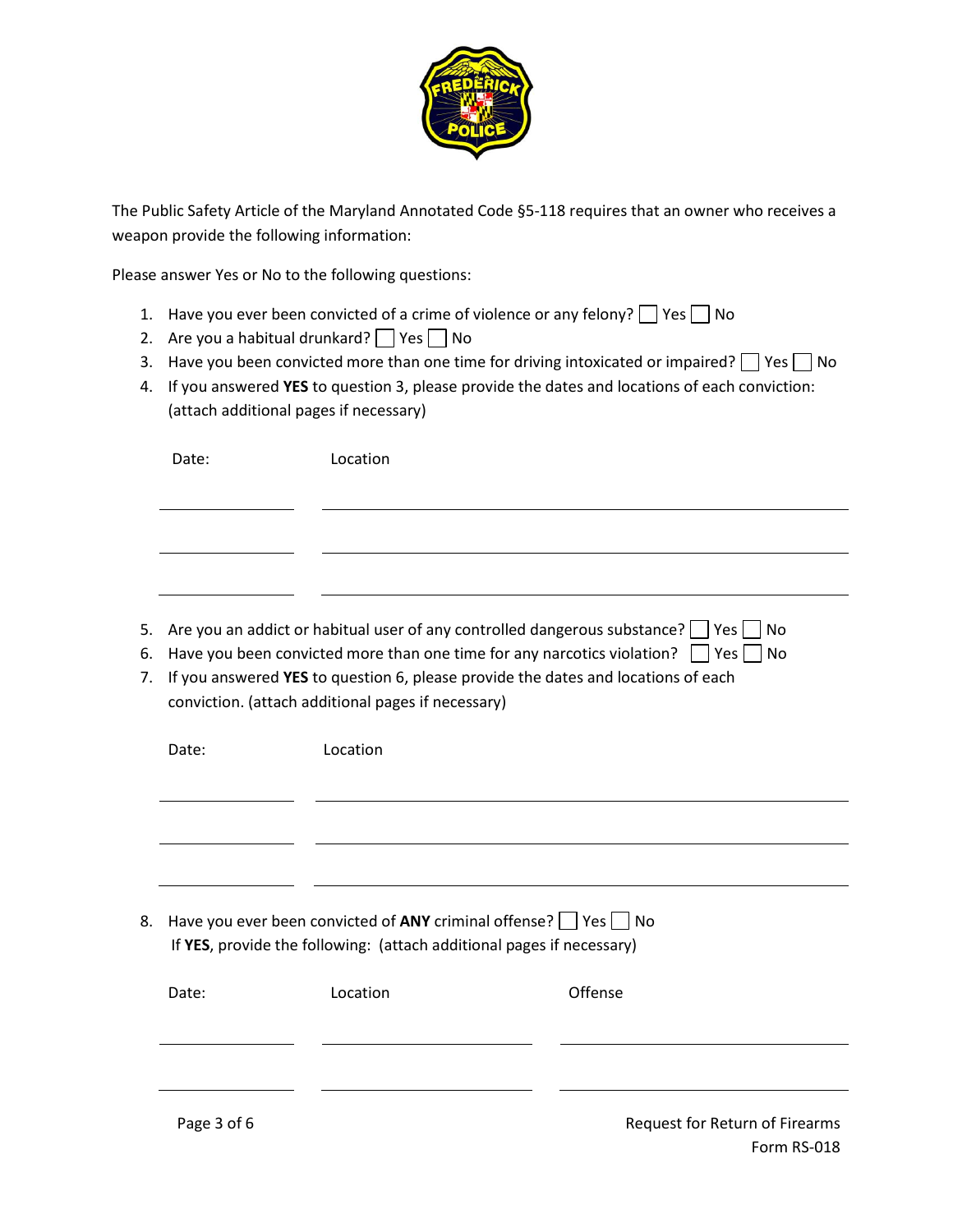

- 9. Have you ever been convicted of an offense where you received a prison term of more than two years?  $\Box$  Yes  $\Box$  No
- 10. If you answered **YES** to question 9, please provide the dates and locations of each conviction. (attach additional pages if necessary)

|       | Date:                | Location                                                                                                                                                                                       |
|-------|----------------------|------------------------------------------------------------------------------------------------------------------------------------------------------------------------------------------------|
|       |                      |                                                                                                                                                                                                |
|       |                      |                                                                                                                                                                                                |
|       |                      |                                                                                                                                                                                                |
|       |                      | 11. Have you spent more than 30 consecutive days in any medical institution for treatment of a<br>mental disorder or disorders? Pes No                                                         |
|       | $Yes \mid \text{No}$ | 12. At this time has a Maryland court issued against you a temporary protective order under the<br>Family Law article § 4-505 or a final protective order under the Family Law Article §4-506? |
|       |                      | 13. If you answered YES to question 11, please provide the dates and locations where all<br>outstanding orders were issued. (attach additional pages if necessary)                             |
| Date: |                      | Location                                                                                                                                                                                       |
|       |                      |                                                                                                                                                                                                |
|       |                      |                                                                                                                                                                                                |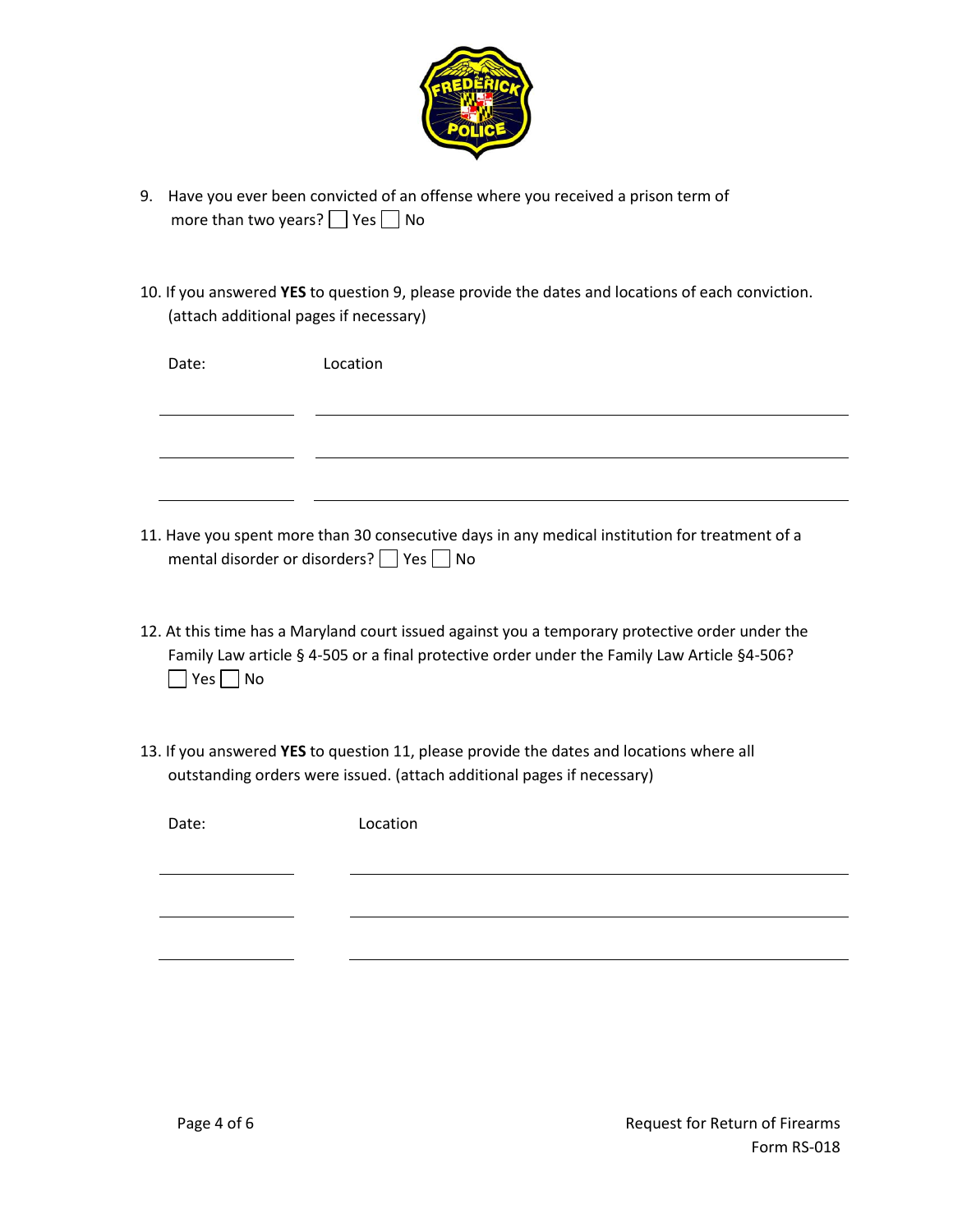

14. Have you ever been convicted of any of the following crimes?

| No - Abduction;<br>Yes l                                              |  |
|-----------------------------------------------------------------------|--|
| $Yes \mid \text{No - Arson in the first degree};$                     |  |
| Yes $\vert$ No - Assault in the first or second degree;               |  |
| No - Burglary in the first, second or third degree;<br>Yes l          |  |
| Yes     No - Carjacking or armed carjacking;                          |  |
|                                                                       |  |
| No - Kidnapping;<br>Yes l                                             |  |
| Yes   No - Voluntary manslaughter;                                    |  |
| Yes   No - Maiming (as proscribed under former Article 27 § 386)      |  |
| Yes     No - Mayhem (as proscribed under former Article 27 $\S$ 384)  |  |
| $Yes \mid \text{No}$ - Murder in the first or second degree;          |  |
| No - Rape in the first or second degree;<br>Yes l                     |  |
| No - Robbery or robbery with a dangerous weapon;<br>Yes l             |  |
| No - Sexual offense in the first, second or third degree;<br>Yes l    |  |
| No - An attempt to commit any of the crimes listed above; or<br>Yes l |  |
| No - Assault with intent to commit any crimes listed above.<br>Yes    |  |

15. If you answered **YES** to any part of question 14, please provide the dates and locations of each and every conviction. (attach additional pages if necessary)

| Date:       | Location                                                                                                                                                               |
|-------------|------------------------------------------------------------------------------------------------------------------------------------------------------------------------|
|             |                                                                                                                                                                        |
|             | 16. Are you under any court order not to possess a weapon?     Yes     No                                                                                              |
|             | 17. Do you have any criminal charges pending? $\Box$ Yes $\Box$ No<br>If YES, what are the charges, and when is the court date? (attach additional pages if necessary) |
| Charge:     | Court Date                                                                                                                                                             |
|             |                                                                                                                                                                        |
| Page 5 of 6 | Request for Return of Firearms<br>Form RS-018                                                                                                                          |